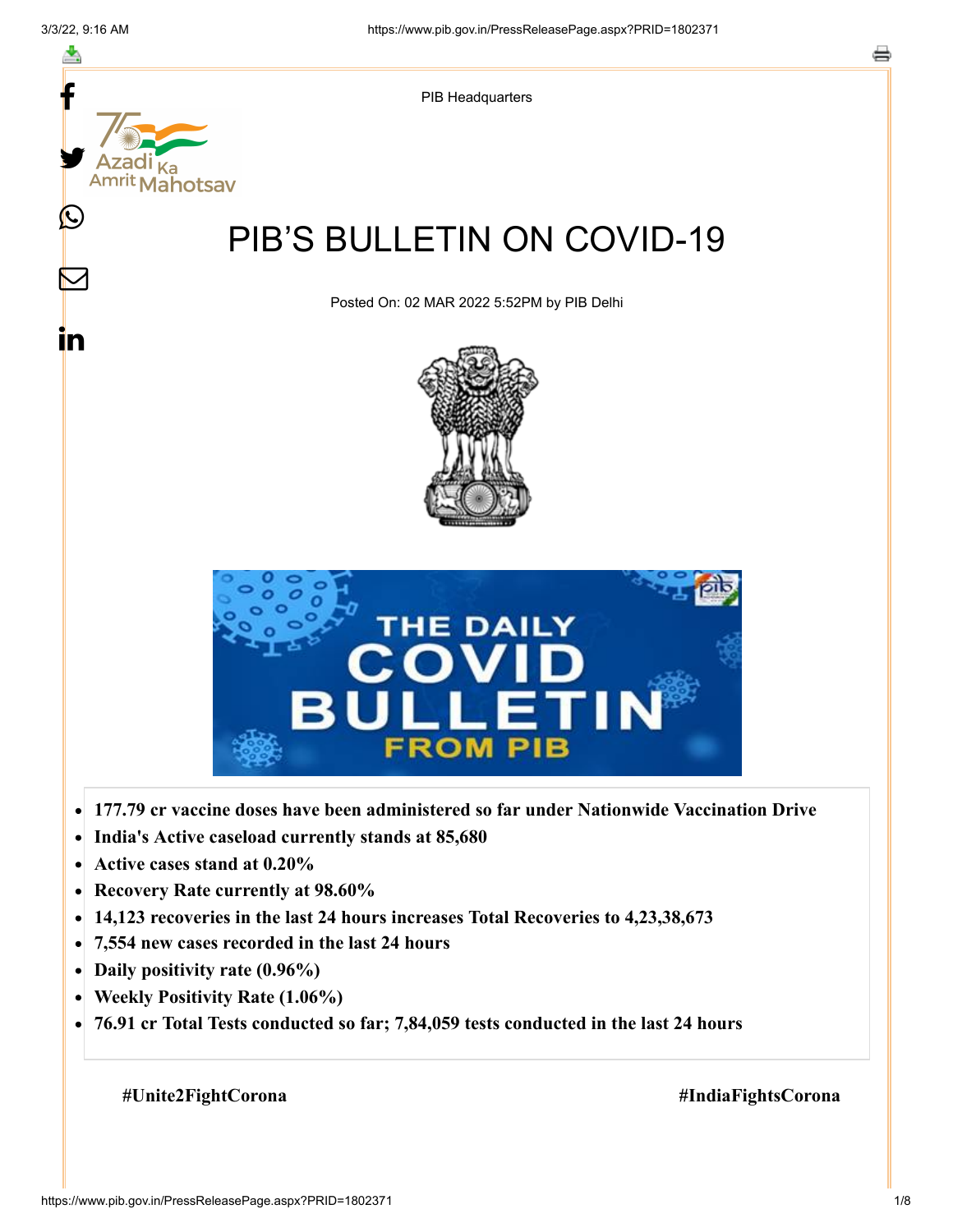f

y.

P

 $\bm \nabla$ 

in

### **PRESS INFORMATION BUREAU**

# **MINISTRY OF INFORMATION & BROADCASTING**

## **GOVERNMENT OF INDIA**

**\*\*\*\*\*** 





177.79 crore **Vaccine Doses** administered so far



**76.91** crore total tests conducted



7,554 new cases in last 24 hours



14,123 patients recovered during last 24 hours



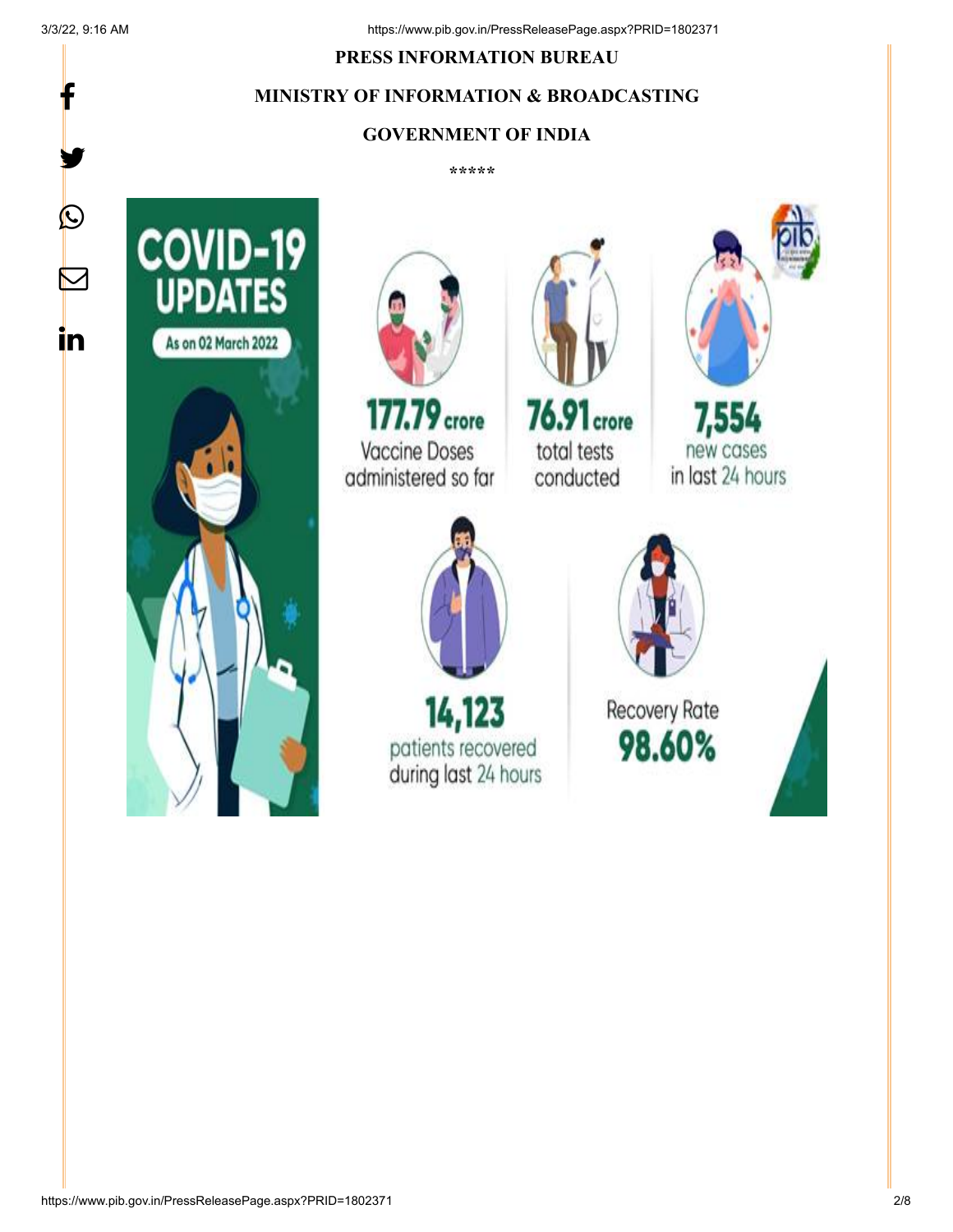

**India's Cumulative COVID-19 Vaccination Coverage exceeds 177.79 Cr**

**More than 8 lakh Vaccine Doses administered in the last 24 hours**

**Recovery Rate currently stands at 98.60%**

**7,554 New Cases reported in the last 24 hours**

**India's Active Caseload currently stands at 85,680**

**Weekly Positivity Rate is presently at 1.06%**

With the administration of **more than 8 lakh Doses (8,55,862)** vaccine doses in the last 24 hours, India's COVID-19 vaccination coverage has exceeded **177.79 Cr (1,77,79,92,977)** as per provisional reports till 7 am today.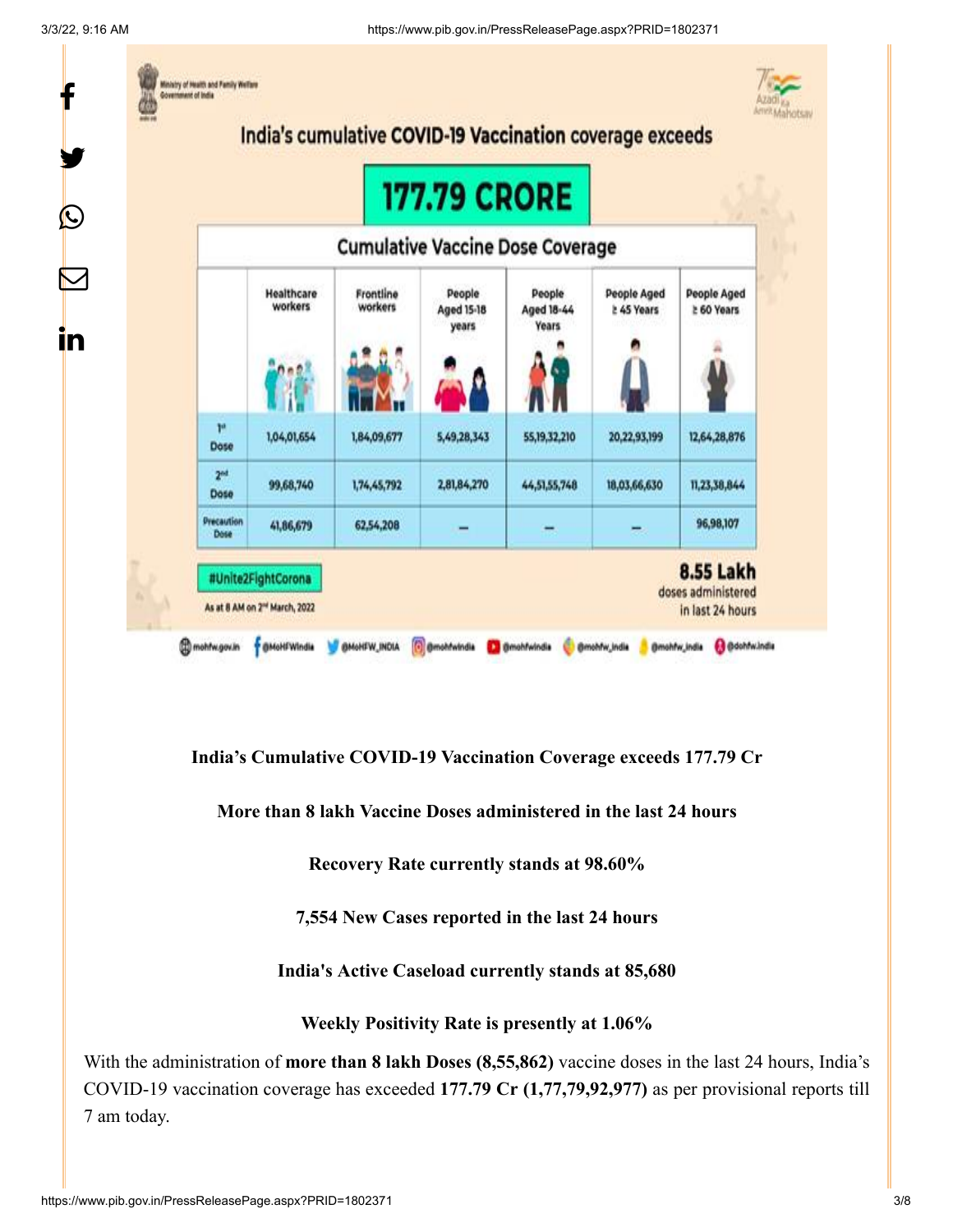This has been achieved through 2,05,01,806 sessions. The break-up of the cumulative figure as per the provisional report till 7 am today include:

| <b>Cumulative Vaccine Dose Coverage</b> |                        |                 |
|-----------------------------------------|------------------------|-----------------|
| <b>HCWs</b>                             | $1st$ Dose             | 1,04,01,654     |
|                                         | $2nd$ Dose             | 99,68,740       |
|                                         | <b>Precaution Dose</b> | 41,86,679       |
| <b>FLWs</b>                             | $1st$ Dose             | 1,84,09,677     |
|                                         | $2nd$ Dose             | 1,74,45,792     |
|                                         | <b>Precaution Dose</b> | 62,54,208       |
| Age Group 15-18 years                   | 1 <sup>st</sup> Dose   | 5,49,28,343     |
|                                         | $2nd$ Dose             | 2,81,84,270     |
| Age Group 18-44 years                   | $1st$ Dose             | 55, 19, 32, 210 |
|                                         | $2nd$ Dose             | 44,51,55,748    |
| Age Group 45-59 years                   | 1 <sup>st</sup> Dose   | 20,22,93,199    |
|                                         | $2nd$ Dose             | 18,03,66,630    |
| Over 60 years                           | 1 <sup>st</sup> Dose   | 12,64,28,876    |
|                                         | $2nd$ Dose             | 11,23,38,844    |
|                                         | <b>Precaution Dose</b> | 96,98,107       |
| <b>Precaution Dose</b>                  |                        | 2,01,38,994     |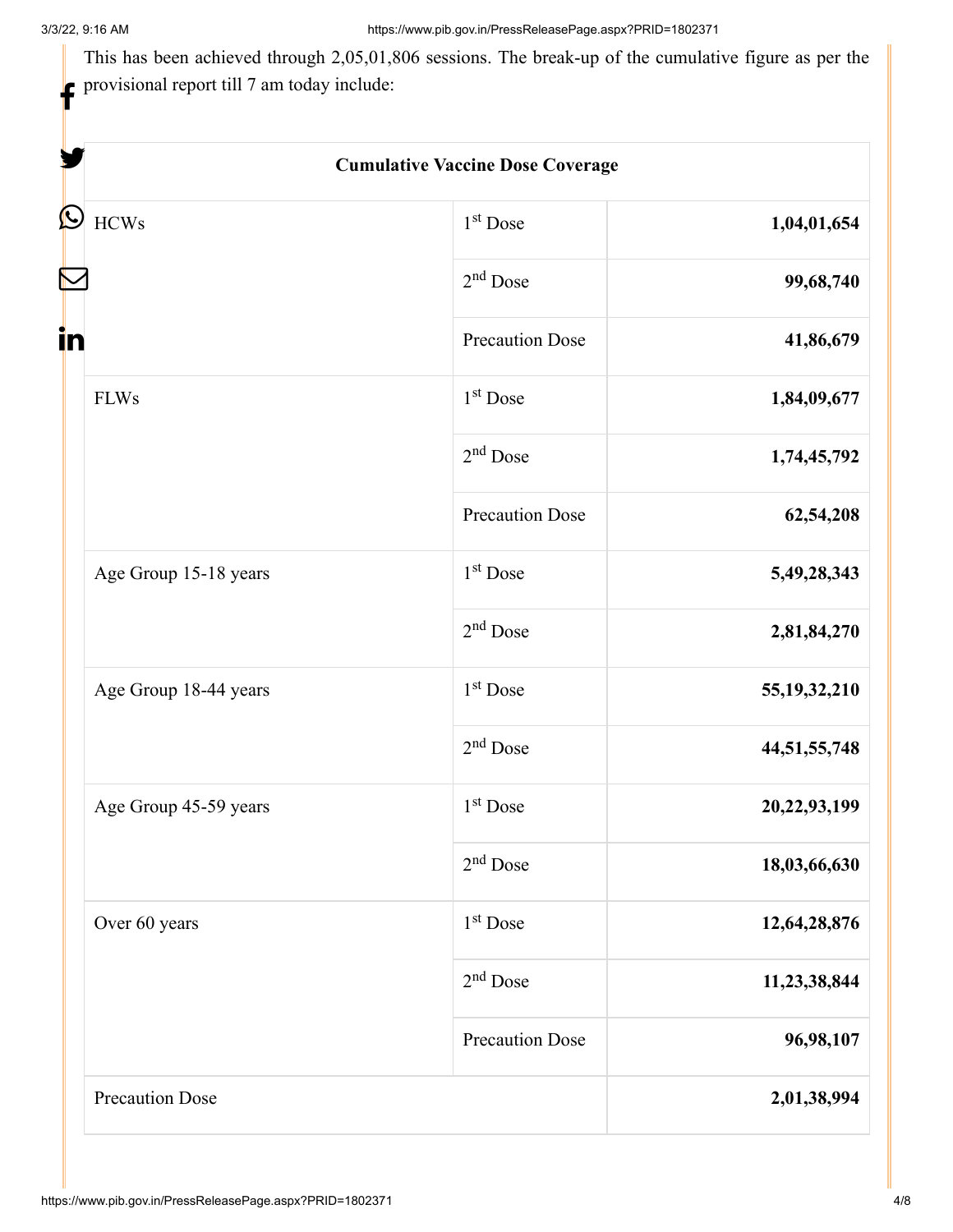f

Ŀ

 $\bm{\nabla}$ 

<u>in</u>

14,123 patients have recovered in the last 24 hours and the cumulative tally of recovered patients (since the beginning of the pandemic) is now at **4,23,38,673.**

Consequently, India's recovery rate stands at **98.60%.**

#### Recovered cases over 4.23 Cr & Recovery rate at 98.60% 98.60% 4,23,38,673 Discharged/Cured -Recovery Rate 4,50,00,000 100% 95% 4,00,00,000 90% 3,50,00,000 85% 80% 3,00,00,000 75% 2,50,00,000 70% 65% 2,00,00,000 60% 1,50,00,000 55% 1,00,00,000 50% 26-Dec X6-Feb 12-Feb 18-Feb 08-Dec 14-Dec 20-Dec 01-Jan  $07 -$ Jan  $13 - Jan$ 19-Jan  $25 - Jan$ 31-Jan 24-Feb 02-Mar

### **7,554 new cases** were reported in the last 24 hours.

# Over 7K New Cases reported in last 24 hrs

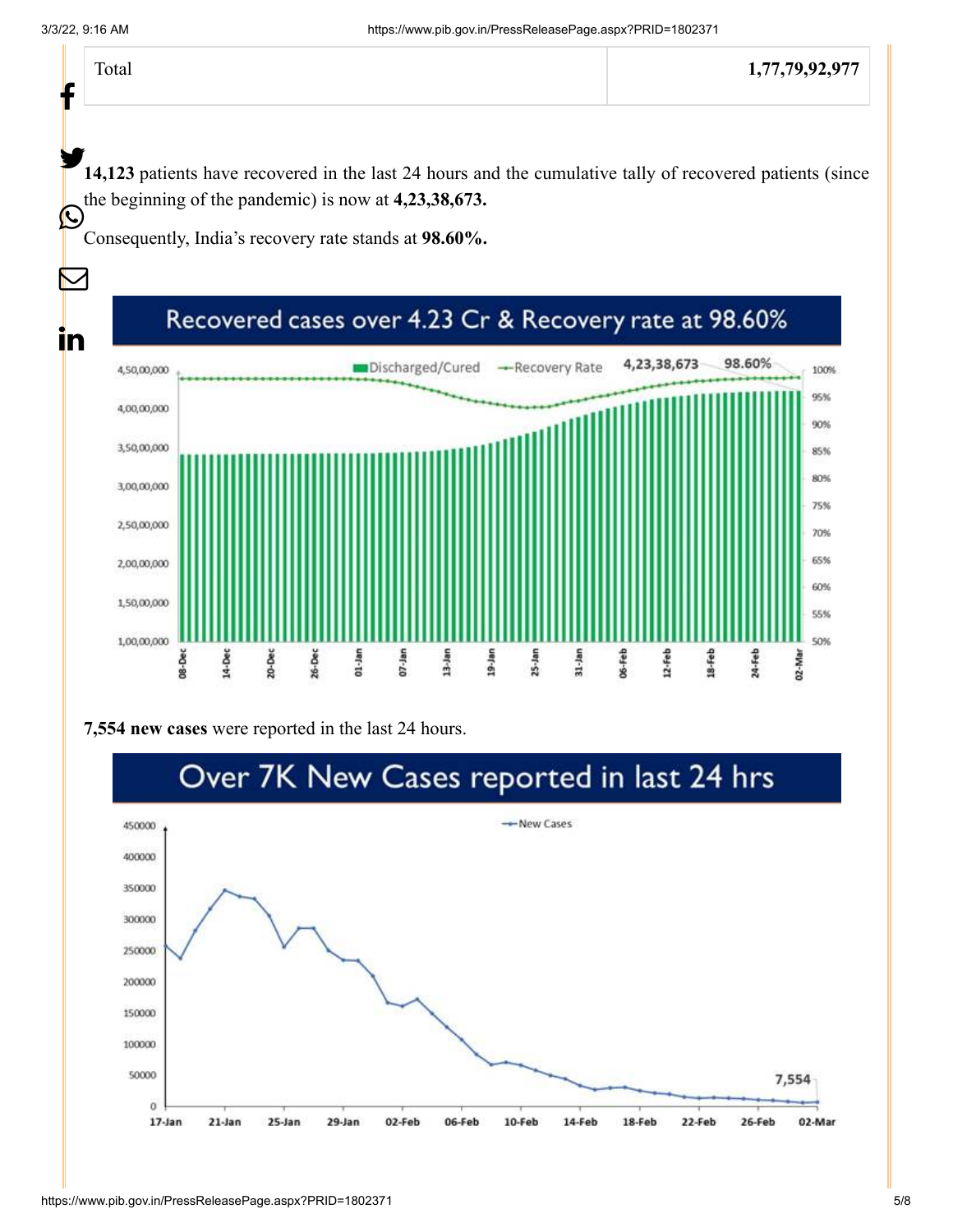India's Active Caseload is presently at **85,680.** Active cases constitute **0.20%** of the country's total Positive Cases**.** f



The testing capacity across the country continues to be expanded. The last 24 hours saw a total of **7,84,059** tests being conducted. India has so far conducted over **76.91 Cr (76,91,67,052**) cumulative tests.

While testing capacity has been enhanced across the country, **Weekly Positivity Rate** in the country currently **stands at 1.06%** and the **Daily Positivity rate is reported to be 0.96%.**



<https://pib.gov.in/PressReleasePage.aspx?PRID=1802214>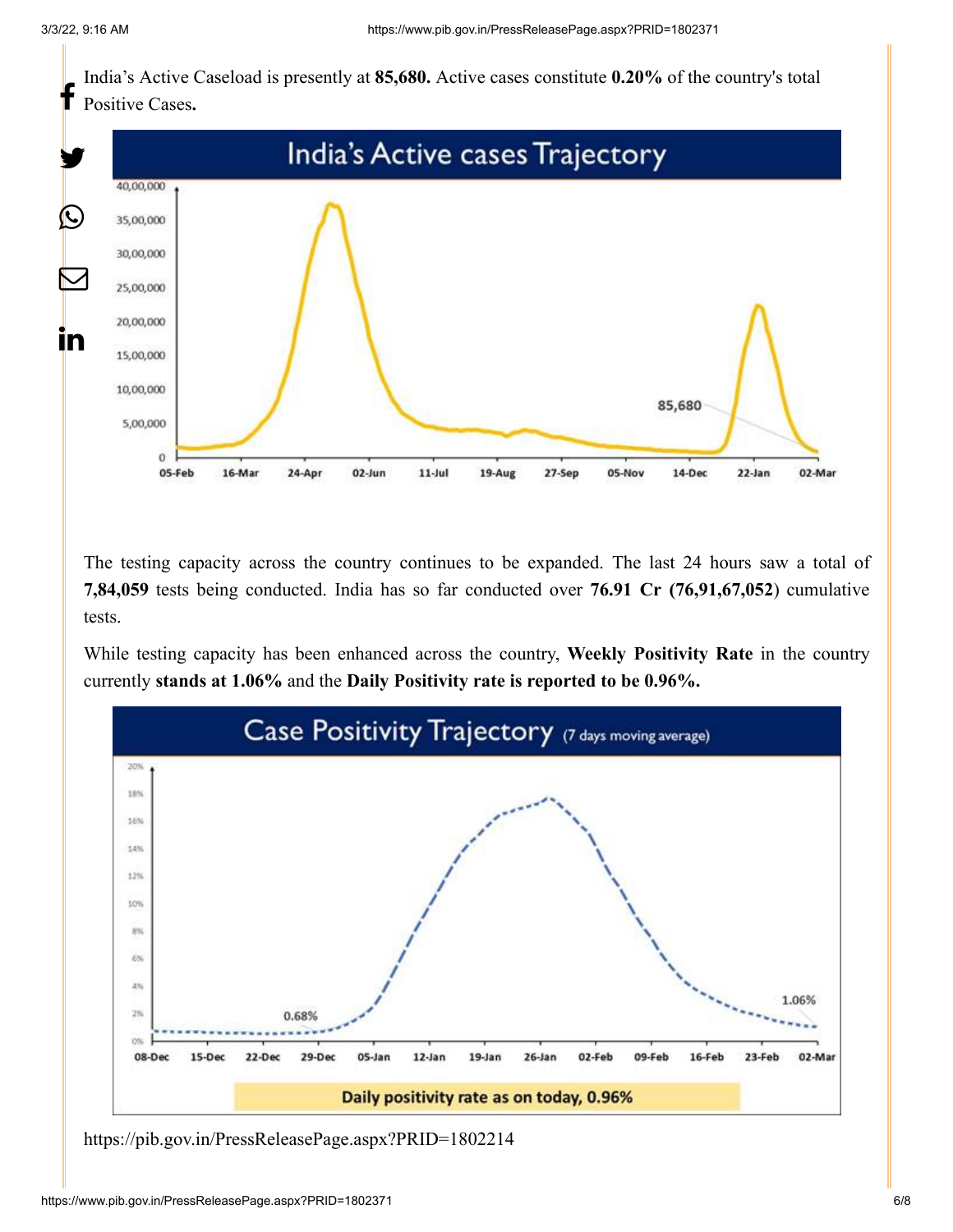f

y.

### **Update on COVID-19 Vaccine Availability in States/UTs**

### **More than 177.70 Crore vaccine doses provided to States/UTs**

### **More than 14.45 Crore balance and unutilized vaccine doses still available with States/UTs**

The Union Government is committed to accelerating the pace and expanding the scope of COVID-19 We accination throughout the country. The nationwide COVID 19 vaccination started on 16<sup>th</sup> January 2021. The new phase of universalization of COVID-19 vaccination commenced from  $21<sup>st</sup>$  June 2021. The Vaccination drive has been ramped up through availability of more vaccines, advance visibility of vaccine availability to States and UTs for enabling better planning by them, and streamlining the vaccine **in** supply chain.

As part of the nationwide vaccination drive, Government of India has been supporting the States and UTs by providing them COVID Vaccines free of cost. In the new phase of the universalization of the COVID19 vaccination drive, the Union Government will procure and supply (free of cost) 75% of the vaccines being produced by the vaccine manufacturers in the country to States and UTs.

| <b>VACCINE DOSES</b>     | (As on 2 <sup>nd</sup> February 2022) |
|--------------------------|---------------------------------------|
| <b>SUPPLIED</b>          | 1,77,70,82,070                        |
| <b>BALANCE AVAILABLE</b> | 14, 45, 44, 751                       |

More than **177.70 crore (1,77,70,82,070)** vaccine doses have been provided to States/UTs so far through Govt. of India (free of cost channel) and through direct state procurement category.

More than **14.45 Cr (14,45,44,751)** balance and unutilized COVID Vaccine doses are still available with the States/UTs to be administered.

<https://pib.gov.in/PressReleasePage.aspx?PRID=1802207>

### **Tweet links**